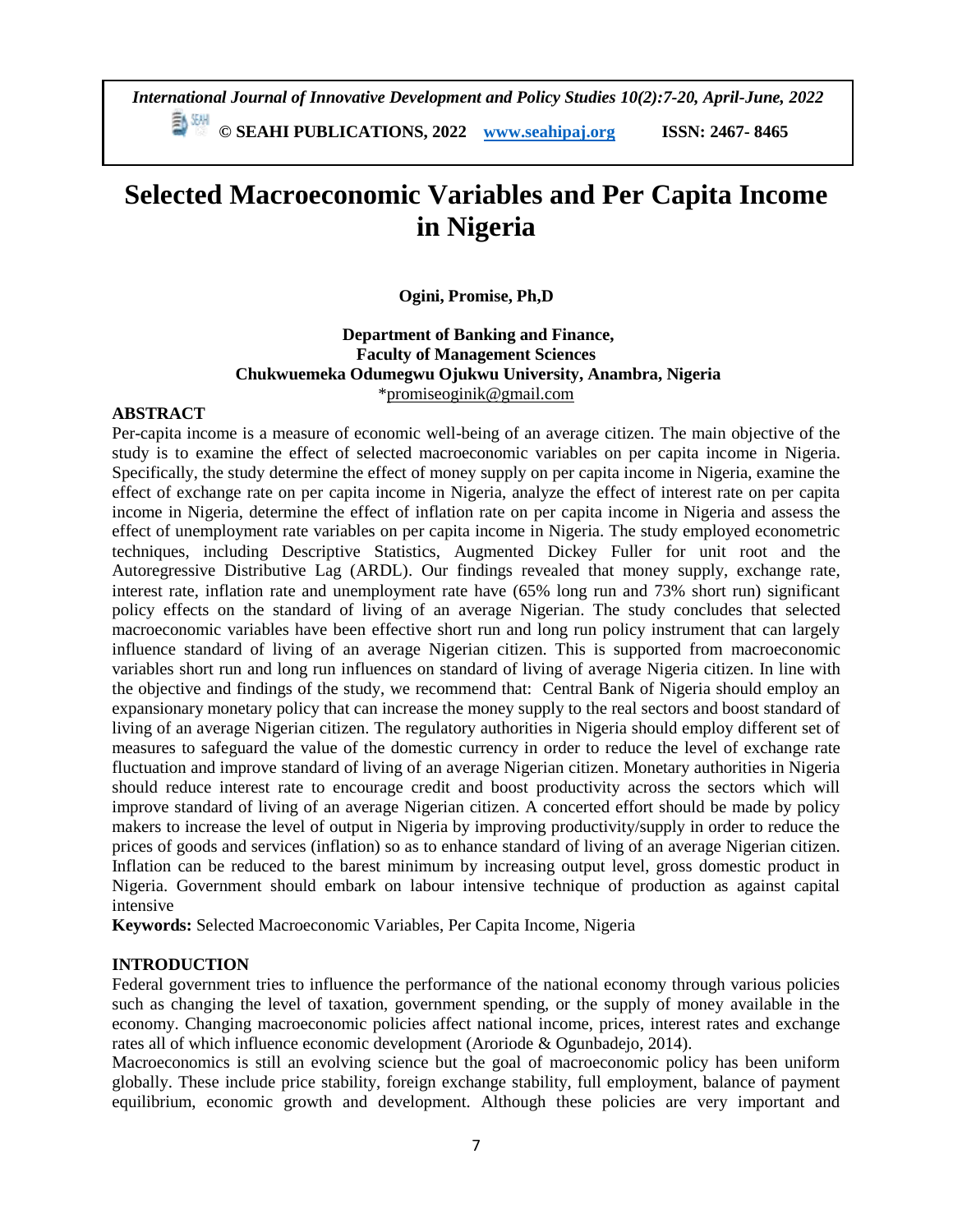necessary, they could not be pursued simultaneously because some of them conflict with each other. Therefore there is always a tradeoff between the various objectives hence a country pursues a policy which is relevant to its stage of development at different times and in different circumstances. Economic development seeks to achieve long-term sustainable development in a nation's standard of living, an increase in the per capital income of every citizen, adjusted for purchasing power parity (Ebikila, Agada, Lucky & Matthew, 2018).

Economic development' is a process in which a nation is being transformed and improved in the sector of the economic, political, and social well being of its people. Economic development preserves and raises the community's standard of living and enhance per capita income through the process of human and physical infrastructural development based on principles of equity and sustainability. There different indicators that economist uses to measure the level of economic development in a country includes per capital income, declining poverty rates, increasing literacy rate, declining infant mortality, increasing life expectancy, real gross domestic product, capacity utilization, human capital development and industrial output etc. Thus, it can be concluded that economic development leads to the creation of more opportunities in the sector of education, health sector, research, human development, capacity utilization, industrial output, full employment and environmental conservation. It equally implies an increase in the per capital income of the citizenry (Adegbemi, 2018)

Savings provide developing countries (including Nigeria) with the much needed capital for investment which improves economic development. Increase in savings leads to increase in capital formation and production activities that will lead to employment creation and reduce external borrowing of government. Low domestic saving rates may maintain low-growth levels because Harrod Domar model suggested that savings is an important factor for economic growth and development of a nation.

After independence in 1960, the immediate challenge that faced the Nigerian economy was how to accelerate economic development in order to reduce extreme poverty, improve health care, overcome illiteracy, strengthen democratic and political stability, improve the quality of the natural environment, diminish the incidence of crime and violence, and become an investment destination for international capital. Long-term broad-based economic development is essential for Nigeria to increase incomes and enable her reach her potential of becoming a significant trade and investment partner in the world. While rapid growths in China, Malaysia and India for instance, have lifted millions beyond subsistence living, Nigeria and many other African countries have, however, experienced the opposite by recording low growth rates (Olawale, 2015).

Government and policy makers have embarked on various macroeconomic policies to address these issues. Some of the policies involved the use of monetary and fiscal policy, export promotion strategy, imports substitution strategy, national economic empowerment development strategy (NEEDS). The fundamental objectives of the policies include price stability, maintenance of balance of payments equilibrium, promotion of employment, growth and sustainable development. These objectives are necessary for the attainment of internal and external balance of value of money and promotion of long run economic development (Nwoko, Ihemeji & Anumudu 2016).

The main causes of unsustainable development include high inflation, rising foreign debt, currency exchange rate volatility, consume more and save less, poor governance and policy implications, trade imbalance , spend more earn less, energy and water shortages and political instability (Paul & Akindele, 2016). The relationship between major macroeconomic variables such as gross domestic product, consumer price index, consumer confidence survey, current employment statistics, inflation, the labor market, currency exchange rate, interest rate and GDP growth rate depends on the state of economic development (Paul & Akindele, 2016).

#### **Statement of the Problem**

Since the introduction of the Structural Adjustment Programme (SAP) in 1986. The Nigerian economy has become more open to market forces and their attendant problems. All those while, the Nigerian economy had to deal with problems of high inflation rate and unstable per capita income, high and increasing rate of unemployment, trade imbalances, unstable exchange rate and high interest rate which had adversely affected per capita income in Nigeria (Abdul & Marwan, 2013).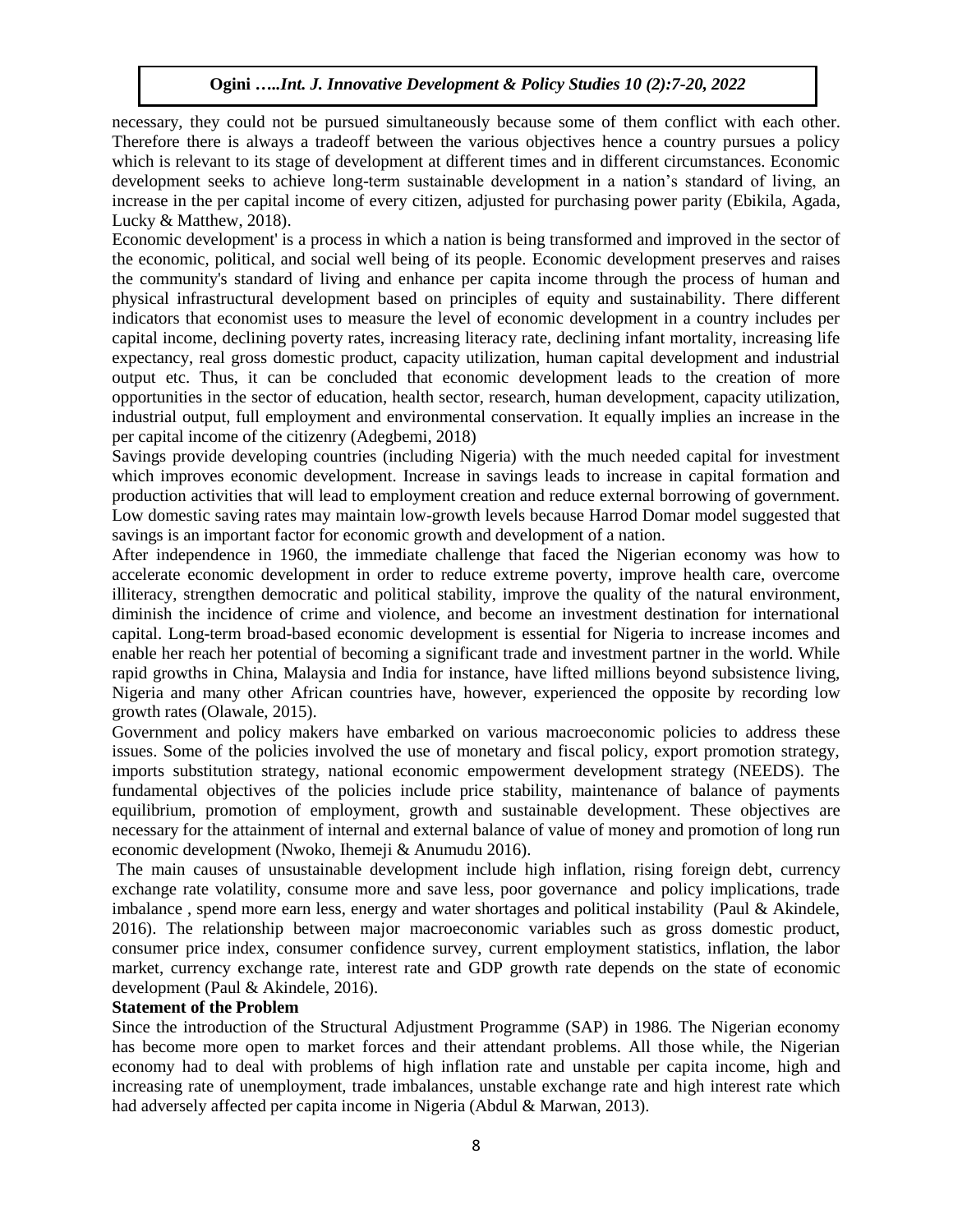Economists differ on which policies that could enhance for long-run growth and development. Antwi, Mills and Zhao, (2013) for example argue that macroeconomic policies are necessary for long-term per capita income. However, Adegbemi, (2018) postulated that monetary policy has greater and faster impact on economic activity thus suggesting that greater reliance be placed on monetary measures than fiscal measures in the conduct of stabilization policy.

Gatawa, Akinola, and Muftau (2017) asserted that monetary variable is more effective and dependable than fiscal variable in affecting changes in economic activities. Other scholars argue that the growth of human capital, that is, investment in education and training contributes significantly to long-run development (Barro, 1990).

Previous attempts to understand the effect of selected macroeconomic variables on per capita income in Nigeria have resulted in conflicting opinions. The existing studies disagreed both in the line of significance and direction of relationship. A number of the findings highlight significant influence from selected macroeconomic variables especially the moderating effect of money supply (Gatawa, Akinola, Muftau, 2017; Olawale, 2015; Muftaudeen, Hussainatu, 2014; Ojede, Amin, Daigyo, 2013; Madito & Khumalo, 2014). Despite agreeing that per capita income responds to macroeconomic variables, these studies are at variance as to the direction of the effects. This conflict makes it implausible to employ macroeconomic variables for sound per capita income policy and management.

Holden and Sparman, 2013; Pitia and Lado, 2015; Paul and Akindele, 2016, averred that all the macroeconomic variables they employed have a negative effect on per capita income in both the long and short run suggesting that growing money supply, interest rate, exchange rate and credit extension will rather hamper per capita income in Nigeria; as against the belief from studies like Onwanchukwu, (2015), Ozei, Sezgin and Topkaya, (2013), that macroeconomic variables enhance per capita income of the economy. Even at this, a number of studies out rightly argued that macroeconomic variables have no effect on per capita income (Onuorah, Osuji 2014; Olawunmi, Adedayo 2016). Aroriode and Ogunbadejo, (2014), noted that interest rate, exchange rate and inflation rate are not statistically significant tools for enhancing per capita income

Some researchers employed the Johanson cointegration test that may not adequately moderate variables with level 1(0) and first difference 1(1) stationarity in a regression estimation. Any study that employed a more robust Autoregressive Distributive Lag (ARDL) approach is most likely to produce better and more reliable empirical results (Anthony, Uzomba & Olatunji, 2013). These shortcomings have somehow contributed to the knowledge gap in the literature. This study seeks to improve on the past studies by using data from 1986 to 2021 a period of 35 years.

# **Objectives of the Study**

The main objective of the study is to examine the effect of selected macroeconomic variables on per capita income in Nigeria. The specific objectives are to:

- 1. Determine the effect of money supply on per capita income in Nigeria
- 2. Examine the effect of exchange rate on per capita income in Nigeria
- 3. Analyze the effect of interest rate on per capita income in Nigeria
- 4. Determine the effect of inflation rate on per capita income in Nigeria
- 5. Assess the effect of unemployment rate variables on per capita income in Nigeria

# **Hypotheses**

To test the findings of the study, the following null hypotheses are formulated

Ho1: Money supply has no positive and significant effect on per capita income in Nigeria

Ho2: Exchange rate has no positive and significant effect on per capita income in Nigeria

- Ho3: Interest rate has no positive and significant effect on per capita income in Nigeria
- Ho4: Inflation rate has no positive and significant effect on per capita income in Nigeria

Hos: Unemployment rate has no positive and significant effect on per capita income in Nigeria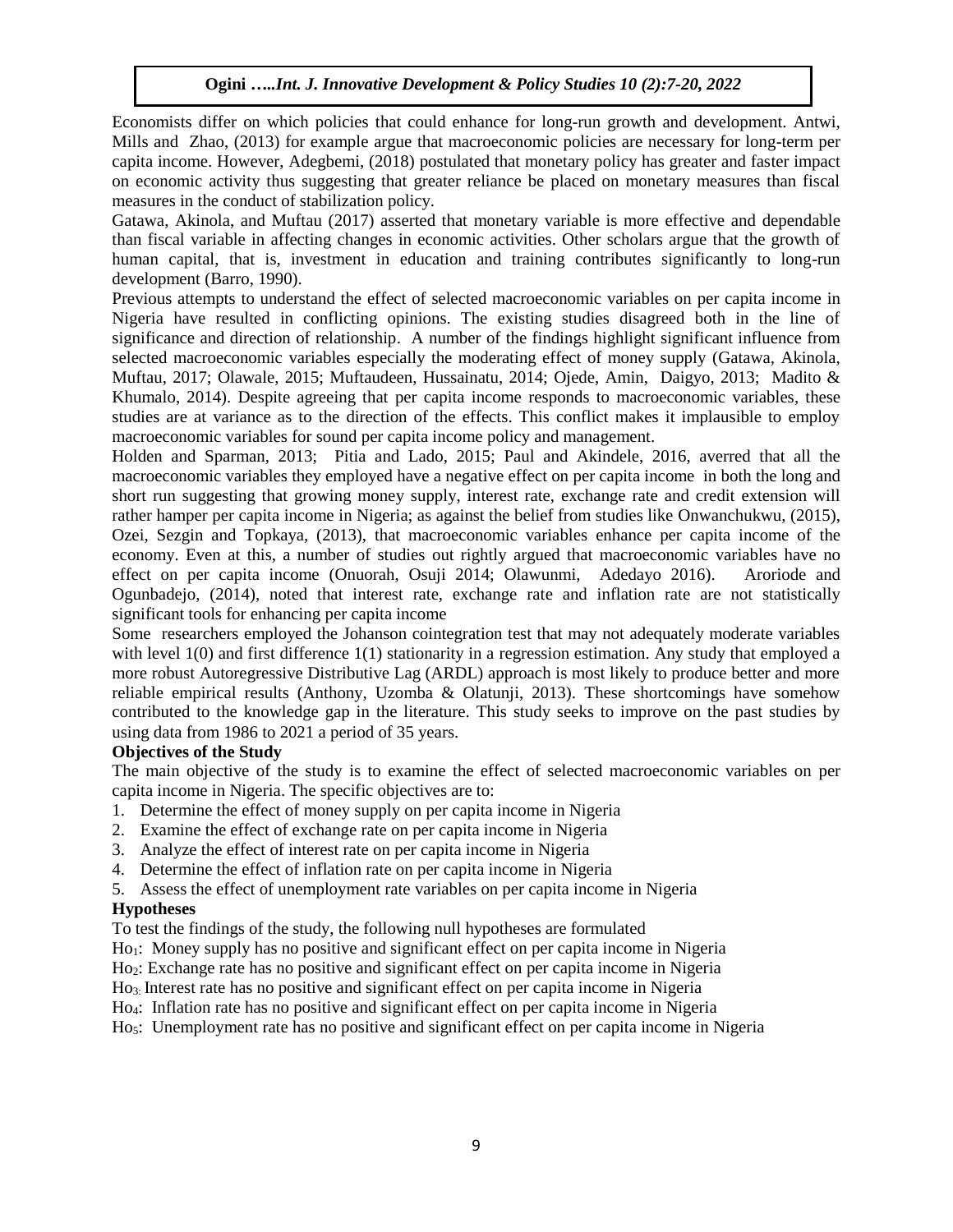#### **REVIEW OF RELATED LITERATURE Conceptual Framework Macro-economic Variables**

Macroeconomic variables are indicators or main signposts signaling the current trends in the economy. Keynes identified some main macroeconomic variables that relate to the economy as a whole: Gross Domestic Product (GDP), Exchange rate (EXR), Interest Rate, Inflation and Money Supply. GDP is a measure of the annual improvement in the standard of living of the average citizen/resident of a country and it takes into account all the production within the country (Aroriode & Ogunbadejo, 2014).

What is important is that the production takes place inside the territory of the country. Exchange rate is the rate at which one nation's currency is exchanged with another country's currency. If one nation's exchange rate is higher than another one, it affects the purchasing power of the lower exchange rate of a particular country. For example, if the naira rate is lower in comparison to the American dollar an American will have a higher purchasing power than a Nigerian. Interest rate is the cost of borrowing money.

Rising interest rate signals an expanding economy and when already high interest rate begins to rise even further and faster, it is a sure sign of the onset of inflation. Inflation in an economy can be the result of an increase in aggregate demand that is not accompanied by an increase in aggregate supply. A rise in any component of aggregate demand can bring about demand-pull inflation. Inflation can also result from a decrease in aggregate supply that occurs when businesses find that production inputs prices have risen. Such occurs when labour cost and the price of raw materials have risen. Money supply is the injection of money into the financial system. It is an important macro-economic tool for stabilizing the economy when there is recession (Ullah, & Rauf, 2013).

### **Per Capita Income**

Per-capita income is a measure of economic well-being. Through its effect on economic development, it can indirectly affect sustainable development. Over the years, income per-capita was commonly used to describe the wellbeing of individuals in a specific period of time. This was usually done without putting into consideration the inter-temporal dimension in which sustainable development can be also affected by income per-capita level. Income per-capita level can indirectly affect sustainable development through its effect on economic development. This can be through the effect of income per-capita on education, health, migration and sanitation levels. Having low levels of income per-capita is more likely to reduce the individuals' access to high levels of education and knowledge. In addition, it deprives individuals from better nutrition which negatively affect their health status and productivity as well as it encourages migration from the country whenever possible. Also, low income per capita is associated with poor environmental conditions such as poor sanitation, high levels of pollution and lack of access to clean water. In particular, the literature is rich in tracing the effect of low levels of income per-capita on pollution emissions level as illustrated by the Environmental Kuznets Inverted U hypothesis (Kolawole, 2013).

# **Theoretical Framework**

This study is anchored on Solow's Theory. Robert Solow and Swan introduced the Solow's model in 1956. Their model is also known as Solow-Swan model or simply Solow model. In Solow's model, other things being equal, saving, investment and population growth rates are important determinants of economic development. Higher saving, investment rates lead to accumulation of more capital per worker and hence more output per worker. On the other hand, high population growth has a negative effect on economic development simply because a higher fraction of saving in economies with high population growth has to go to keep the capital-labour ratio constant. In the absence of technological change and innovation, an increase in capital per worker would not be matched by a proportional increase in output per worker because of diminishing returns. Hence capital deepening would lower the rate of return on capital.

Solow neoclassical growth model is an extension of the theory of Cobb Douglass, explaining that the output or gross domestic product (GDP) depends on the technology, number of employees, amount of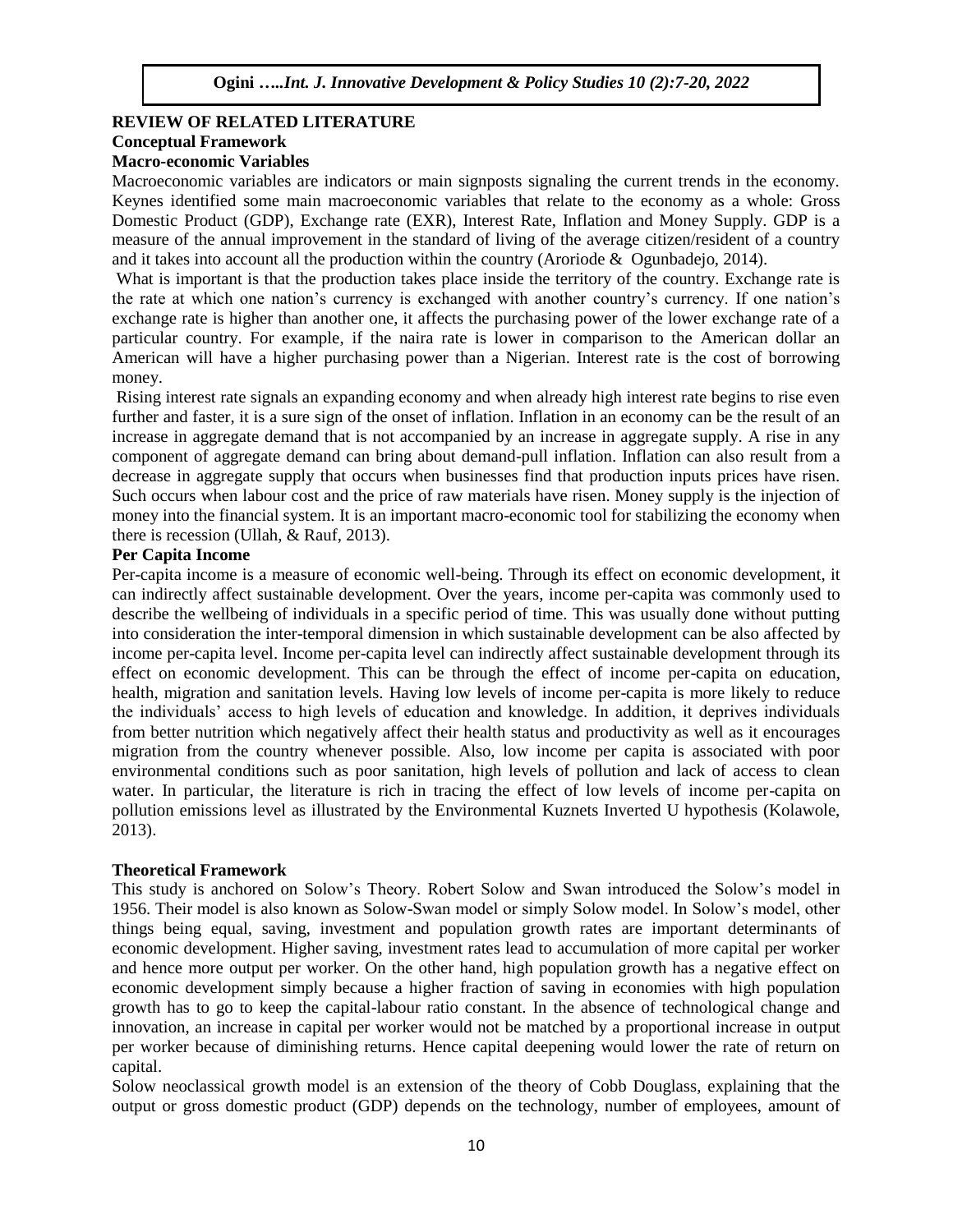physical capital, the amount of human capital, as well as the amount of natural resources. So it can be written by the following equation.

 $Y = A f(L, K, H, N)$ 

Where f is the function that shows how the inputs are combined to produce output. *A* is a variable that indicates the availability of production technology. *L* is the amount of labor. *K* is the amount of physical capital. *H* is the amount of human capital, and *N* is the number of natural resources.

The first factor that determines the output of a country is labor. Economists argue that population growth will affect life in society. The most impact is the change in the total labor force. Large population will have a large labor force in producing goods and services. In addition, economists believe that growth is the engine of the world's population in technological progress and economic prosperity

The second factor is the physical capital. Physical capital is the completeness of the equipment and structures used to produce goods and services. Investment is one form of physical capital in the production function. Both domestic and foreign investment holds the contribution in accelerating the economic growth of a country.

Human capital is the third factor in the neoclassical growth model. Namely human capital acquired knowledge and skills of workers through education, training, and experience. Quality human capital will enhance the ability of a country to produce goods and services.

The fourth factor is the natural resources. Natural resources are inputs in the production activities provided by nature, such as land, rivers and mineral content in the earth. Many countries have good natural resources, bringing the country towards economic development

The fifth factor that determines the output of a country is the mastery of science and technology. Technological knowledge is an understanding of the best ways to produce goods and services. When there is a technological development, it will need less labor. So most of the workforce will be able to produce other goods and services, the result will be increased productivity

# **Empirical Review**

Siyasanga, and Hlalefang (2017) investigated the dynamic impact of broad money supply on per capita income in South Africa using time-series data from 1980 to 2016. The study has employed the autoregressive distributed lag (ARDL)-bounds testing approach to cointegration and error correction model to investigate the impact of m3 on per capita income. The model is specified with four macroeconomics variables, namely, Gross Domestic Product (GDP) per capita, Broad money supply (M3), Interest rate (INT), Inflation rate (INF). The findings reveal that there is statistically significant positive relationship between money supply and per capita income both in short run and long run.

Khaysy and Gan (2017) examined the impact of money supply on the economic development Nigeria using annual time series data from 1989-2016. The unit root testing result suggests that all variables are stationary at first difference; therefore, the Johansen Cointegration and Error Correction Model were employed to analyze the association between variables. The finding shows that money supply, interest rate and inflation rate have negative effect on per capita income in the long run and only the real exchange rate has a positive sign. The error correction model result indicates the existence of short run causality between money supply, real exchange rate and per capita income

Gatawa, Akinola and Muftau (2017) empirically examined the impact of money supply, inflation, and interest rate on Nigeria economy using time series data from 1973-2013. VAR Model and Granger Causality test within error correction framework were used. The results of the VEC model provides an evidence in support of a positive impact of broad money supply while inflation and interest rate exhibits a negative impact on growth and development most especially in the long run. The short run parsimonious results revealed that with the exception of inflation, broad money supply and interest rate were negatively related to per capita income

Ebikila, Agada, Lucky, and Matthew (2018) examined the impact of money supply on macroeconomic variables in Nigeria from 1985 to 2016. The specific objectives of the paper were to ascertain the impact of narrow money supply, broad money supply, inflation rate, and exchange rate on real gross domestic product on one hand, and narrow money supply, broad money supply and exchange rate on consumer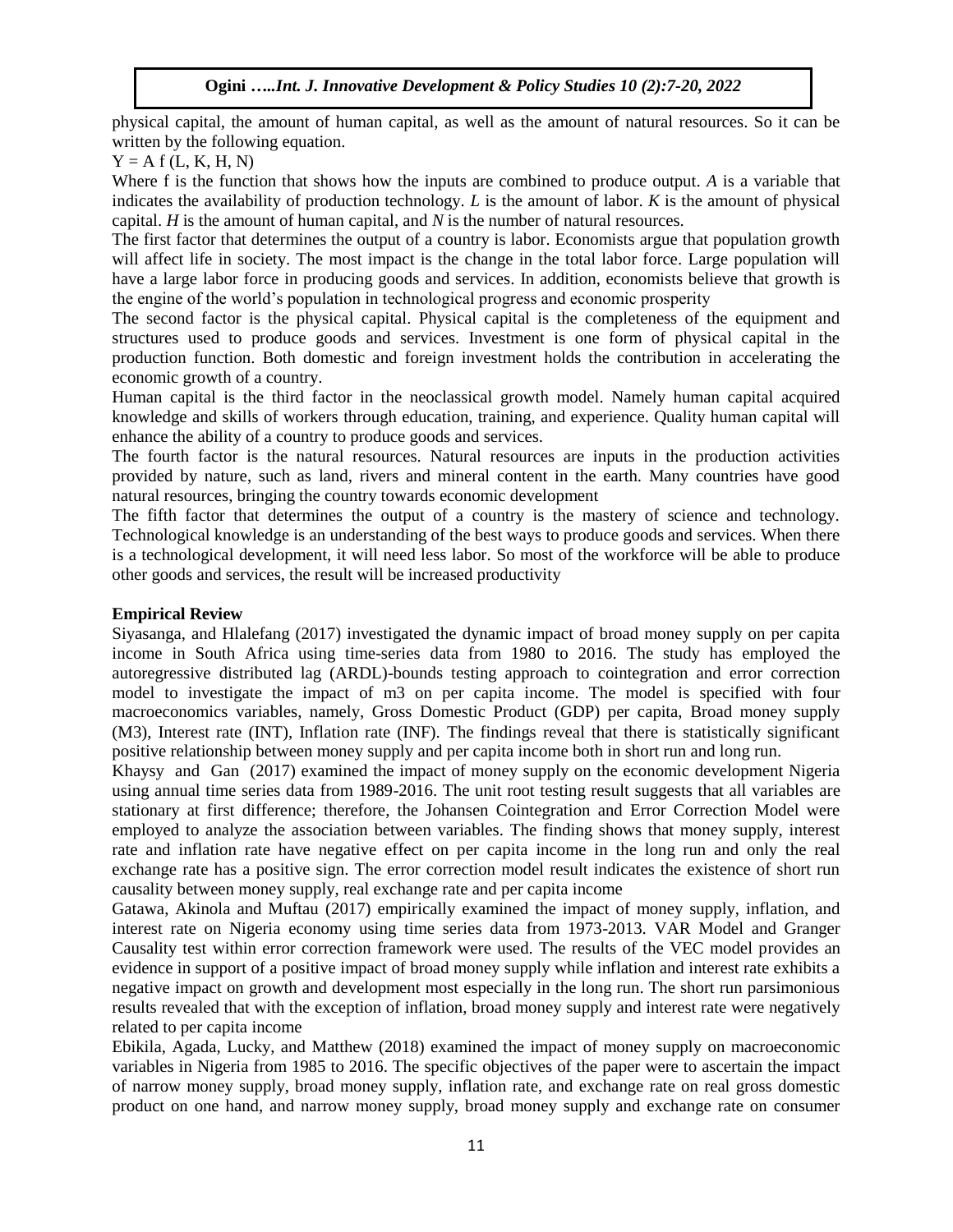price index in Nigeria. The ex post facto research design and descriptive statistics were used to observe the variables in retrospect. To achieve the objectives of the study, two models were built to mimic the tread. To avoid spurious results, the Augmented Dickey Fuller test was used to solidify the data, which integrated at first difference I(1). The ordinary least square technique was employed to determine the magnitude and direction of the variables in the models. It emerged that narrow money supply has a positive and significant impact on inflation and per capita income; conversely, broad money supply does not have any significant impact on inflation and real gross domestic pro per capita income. Empirical evidence further showed that exchange rate has an insignificant impact on inflation and per capita income. Inflation rate on the other hand, has an inverse and statistically insignificant impact on per capita income in Nigeria.

Mohamed, (2016) scrutinized the impact of money supply on Sri Lankan economy using time series data from the period of 1959 to 2013. The gross domestic product was considered as dependent variable, and Money supply, Exchange rate, Exports earnings, Imports outflow, the Colombo consumer price index were deemed as independent variables. The multivariate econometric method was used to test the impacts of money supply on economic growth and development of Sri Lanka. According to the analytical results, the money supply has kept positive impact on the economic growth and development of Sri Lanka at 1% significant level. The R- squared of the estimated model was 92% which was indicated that the estimated model was desirable. Meanwhile, the Durbin Watson test statistic was 2.43 and also the Breusch – Godfrey serial correlation LM test results was greater than 5%. Therefore, these statistics indicated that, the estimated model was not suffering from serial correlation.

Ifionu and Akinpelumi (2015) examined the effect and implication of selected macroeconomic variables on money supply (M2), using derived secondary data gotten from the Central Bank Statistical Bulletin (2013). Coupled with the application of econometric technique such as; O.L.S. causality test and Cointegration of time series data to estimate the long and short run relationship and causality of employed variables. The results revealed that all variables were stationary at various lags and there exists a long run relationship between variables employed and it was discovered that apart from inflation had an inverse significance with money supply (M2) and exchange Rate (EXR), all other variables such as gross domestic Product (GDP) were found to have a positive impact on money supply

Oluwole, and Olugbenga (2016) examined M2 money targeting, the stability of real M2 money demand, and the effects of deviations of actual real M2 growth rates from targets on real GDP growth and inflation rate on the Nigerian economy since the introduction of the Structural Adjustment Program (SAP) in 1986. The study employed cointegration vector error correction methodology using quarterly data from 1986:1 to 2001:4. The results indicate that a long-run relationship exists between the real broad money supply, real GDP, inflation rate, domestic interest rate, foreign interest rate, and expected exchange rate. Furthermore, both the CUSUM and CUSUMSQ tests confirm the stability of the short- and long run parameters of the real money demand function.

Mbutor (2014) determined the exact portion of the changes that occur in aggregate prices that could be attributed exclusively to the growth in money supply in Nigeria for the period of 1970 to 2012. The gross domestic product, nominal exchange rate, and the maximum lending rate are control variables, while inflation, proxy by the consumer price index and broad money supply are focus variables. All variables enter in logarithm forms, except interest rate. The impulse response function shows a persistent positive relationship between inflation and money supply. The variance decomposition of inflation shows that money supply accounts for up to 34.5 per cent of aggregate price changes until the tenth period.

Bozkurt (2014) examined money, inflation and growth relationship in Turkey by using co-integration test. Quarterly data of money supply (M2), GDP, velocity of money and deflator are used for the period of 1999:2 – 2012:2. According to the results from this paper, money supply and velocity of money are the main determinants of inflation in the long run in Turkey. On the other hand, 1% decreases in income directly reduces inflation by 1%.

Abate and Nandeeswara (2015) showed the causality effect between money supply growth and price level in Ethiopia using a co-integrated vector auto regressive (VAR) model over the period 1975 to 2012. To explore the short-run direction of causality between money supply and consumer price index (CPI),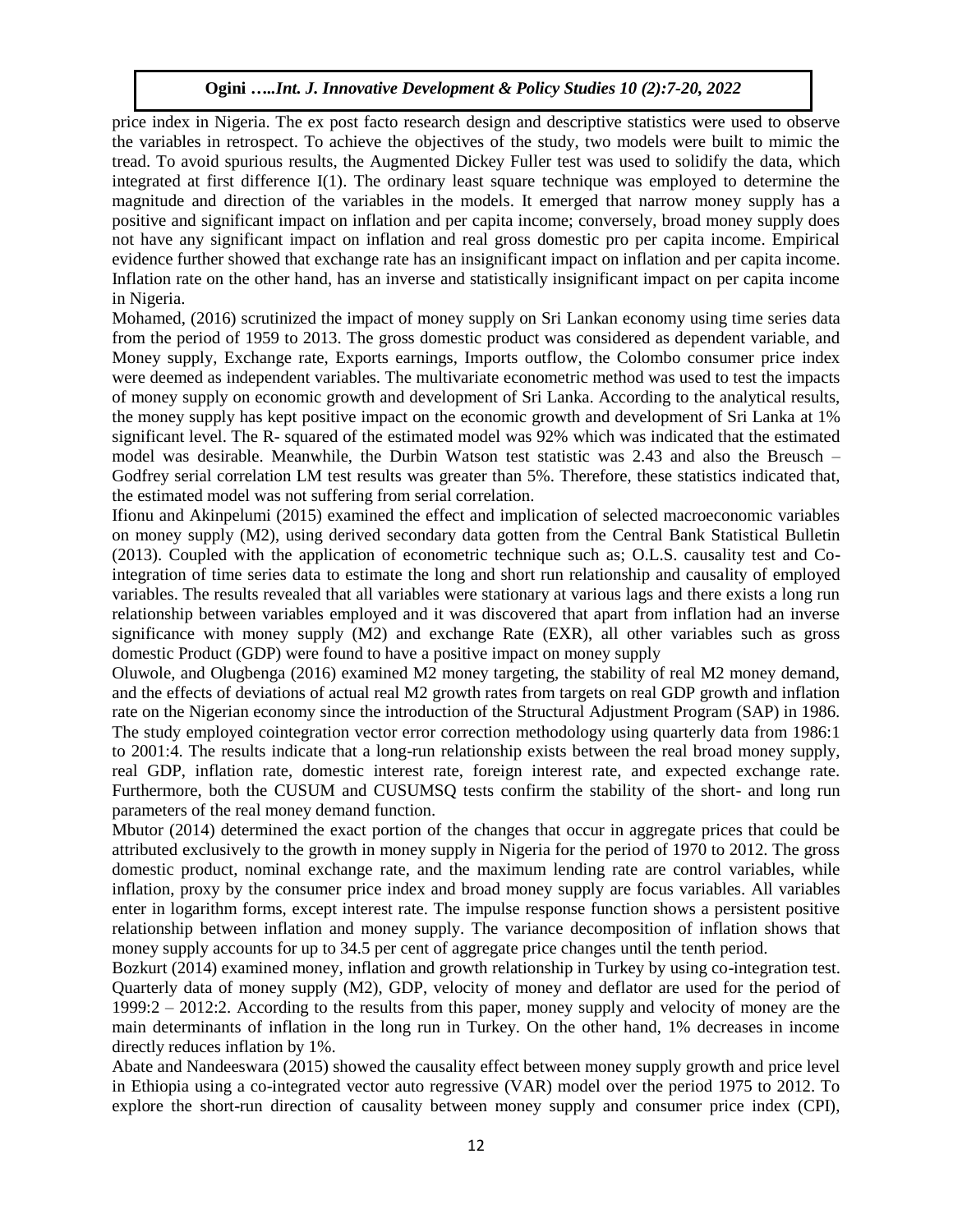granger causality test has been applied and in order to investigate the existence of long-run relationship, cointegration analysis was employed. The causation runs from money supply to prices, but price level does not cause money supply. The co- integration analysis established that money supply and CPI are found to be co-integrated suggesting an existence of long-run relationship.

#### **METHODOLOGY**

### **Research Design**

An ex-post facto research design is adopted for this study because the data are time series data which were sourced from the Central Bank of Nigeria Statistical Bulletin, CBN Annual Reports and Statement of Accounts. National Bureau of Statistics. Independent variables are money supply, exchange rate, interest rate, inflation rate and unemployment rate while per capita income is the dependent variable

#### **Model Specification**

The model used for this investigation is the adaption and modification of the works of Uchenna and James (2016) VIZ PCI = f ( $M_2$ , EXR, ITR) Where: PCI = Per Capita Income  $M_2$ = Money Supply, EXR= Exchange Rate, ITR = Interest Rate and

Abdul (2016) VIZ PCI = f ( $M_2$ , EXR, ITR) Where: PCI = Per Capita Income  $M_2$ = Money Supply, EXR= Exchange  $Rate, ITR = Interest Rate$ 

The above two models adopted PCI as the dependent variable and the independent variables are core macroeconomic variables. The models did not consider inflation rate and unemployment rate. Using the above two models, the present study formed a model of macroeconomic variables that included all the variables identified from the two studies above and also included inflation rate and unemployment rate because of some of its implied economic restrictions to trade and attendant effects of liberalized and free flow of economic resources.

### **The Model is Modified as Follows**

 $PCI = f (M_2, EXR, ITR, IFR, UPR)$ **The Econometric Equation Form of the Model is:**  $PCI = \beta_0 + \beta_1 M_2 + \beta_2 EXR + \beta_3 ITR + \beta_4 IFR + \beta_5 UPR + \mu - - - - - - - - - - - 1$ **Where:**  PCI = Per Capita Income M2= Broad Money Supply EXR= Exchange Rate ITR = Interest Rate. IFR = Inflation Rate UPR=Unemployment Rate μ = Stochastic Disturbance (Error Term)  $f =$  Functional Relationship  $β0 =$  Intercept of Relationship in the Model Constant β1, β2, β3, β4, β5= are the Coefficients of the Independent Variables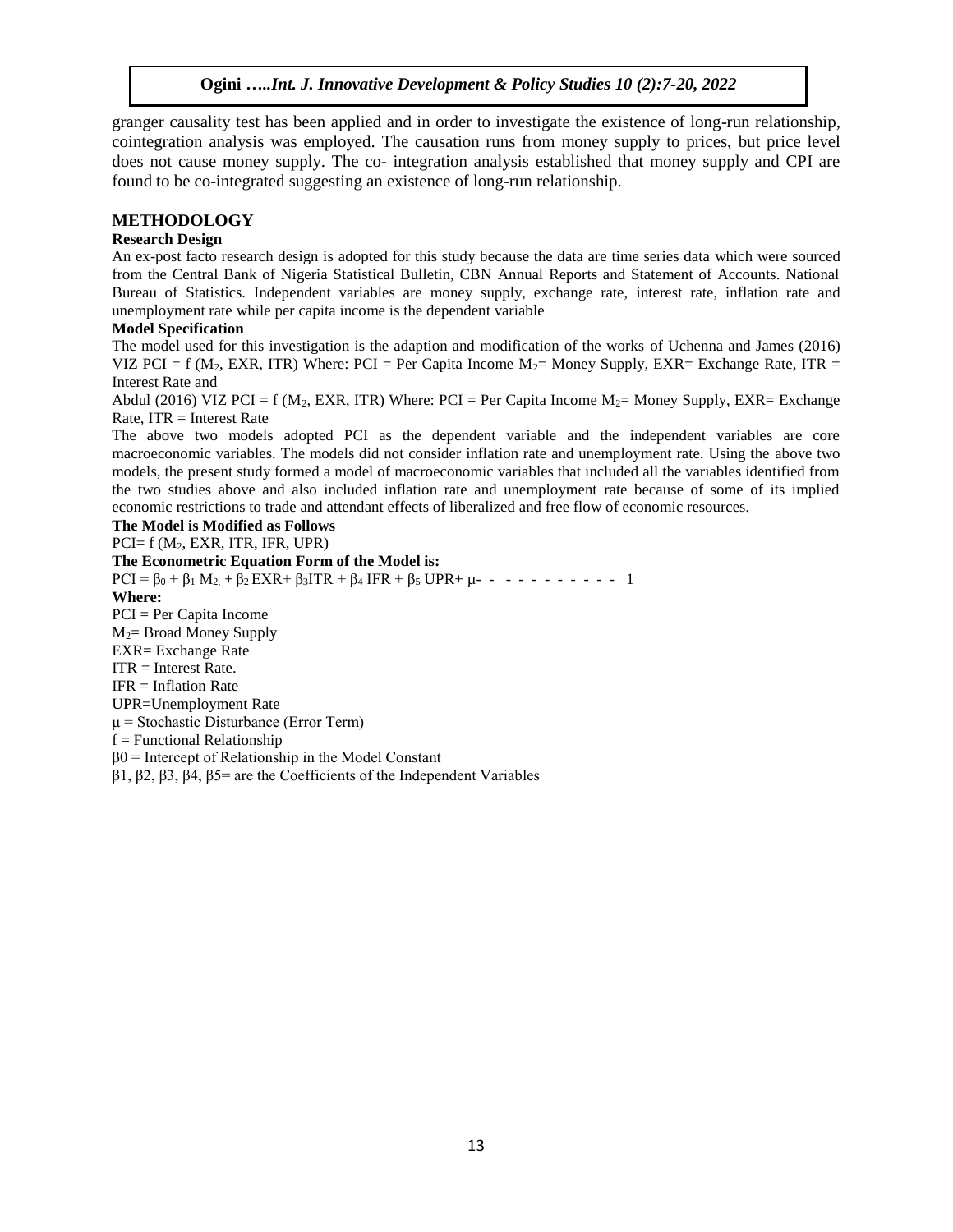# **DATA ANALYSIS Descriptive Statistics**

These measures the individual characteristics of the variables used in this study. The result of the descriptive statistics is presented in Table 1

**Table 1: Descriptive Statistics for Selected Macroeconomic Variables and Per Capita Income in Nigeria** 

|                 | <b>PCI</b> | M <sub>2</sub> | <b>EXR</b> | <b>ITR</b> | <b>IFR</b> | <b>UPR</b> |
|-----------------|------------|----------------|------------|------------|------------|------------|
| Mean            | 779.7860   | 4873.760       | 130.0147   | 18.69000   | 13.00000   | 10.46500   |
| Median          | 728.3550   | 3217.910       | 129.0041   | 18.12000   | 12.00000   | 9.525000   |
| Maximum         | 1383.890   | 11525.53       | 150,2980   | 24.85000   | 23.80000   | 18.88000   |
| Minimum         | 351.8000   | 102.320        | 111.9433   | 15.14000   | 6.600000   | 4.500000   |
| Std. Dev.       | 363.1133   | 3881.098       | 12.21667   | 2.624322   | 4.811560   | 4.637967   |
| <b>Skewness</b> | 0.281430   | 0.777810       | 0.442803   | 1.213791   | 0.975012   | 0.438356   |
| Kurtosis        | 1.691545   | 2.026694       | 2.366218   | 4.244589   | 3.673977   | 2.030545   |
| Jarque-Bera     | 0.845361   | 1.403034       | 0.494157   | 3.100901   | 1.773683   | 0.711861   |
| Probability     | 0.655288   | 0.495833       | 0.781079   | 0.212152   | 0.411955   | 0.825521   |
| Sum             | 7797.860   | 48737.60       | 1300.147   | 186.9000   | 130.0000   | 104.6500   |
| Sum Sq. Dev.    | 1186661.   | $1.36E + 08$   | 1343.224   | 61.98360   | 208.3600   | 193.5966   |
| Observations    | 35         | 35             | 35         | 35         | 35         | 35         |

Source: Authors computation from Eviews 9.0

The descriptive statistics showed the mean and standard deviation. The mean is the average value of each variable over the years while the standard deviation shows the variability of the values. The descriptive statistics also showed the maximum and minimum values. The Jarque-Bera statistics is the test of normality of the time series variables.

The variables of the study shown on Table 2 above indicate that the per capita income (PCI) has mean of 779.78% with minimum value of 351.8% and maximum values of 1383.8% respectively. However, the standard deviation is 363.11% indicating high variation in the per capita income (PCI) in Nigerian economy. This means that the Nigerian economy is relatively unpredictable and risky. This is capable of discouraging investment in the country.

Results of the descriptive statistics showed that money supply (M2) had a mean of 487.76% with standard deviation of 38.09 with minimum and maximum values of102.32% and 1152.53% respectively

Other contributions from each of the selected macroeconomic variables on economic development are exchange rate (130.0147%), interest rate (18.69000%), inflation rate (13.00000%) and unemployment rate (4.637967%) respectively. The standard deviation showed that the most volatile variable is money supply. The implication is that money supply is the most volatile variables among the selected macroeconomic indicators on per capita income in Nigerian.

# **Unit Root Test**

| <b>Variables</b> | <b>At Level</b><br>1(0) | <b>At First</b><br>Difference $1(1)$ | <b>At Second</b><br>Difference $1(2)$ | Order of<br><b>Integration</b> | <b>Probability</b> |
|------------------|-------------------------|--------------------------------------|---------------------------------------|--------------------------------|--------------------|
| <b>PCI</b>       |                         | $-4.668720$                          |                                       | 1(1)                           | 0.0008             |
| M <sub>2</sub>   | $-3.839292$             |                                      |                                       | 1(0)                           | 0.0070             |
| <b>EXR</b>       | $-6.000361$             |                                      |                                       | 1(0)                           | 0.0000             |
| <b>ITR</b>       | $-6.657659$             |                                      |                                       | 1(0)                           | 0.0000             |
| <b>IFR</b>       | $-5.128101$             |                                      |                                       | 1(0)                           | 0.0003             |
| <b>UPR</b>       |                         | $-5.673721$                          |                                       | 1(1)                           | 0.0008             |

# **Table 2: Summary Unit Root test for Stationarity**

# **Source: Researcher's Estimation using Eviews 9.0**

The variables were tested for stationarity. The test aimed to understand the state at which the variables can be held stable for regression analyses. This test becomes pertinent because time series variables are often prone to non-stationarity which is capable of distorting the reliability of regression results. The variables used in the analysis were subjected to Augmented Dicker Fuller (ADF) Tests, to determine whether they are stationary series or non-stationary series. The variables were tested for stationarity at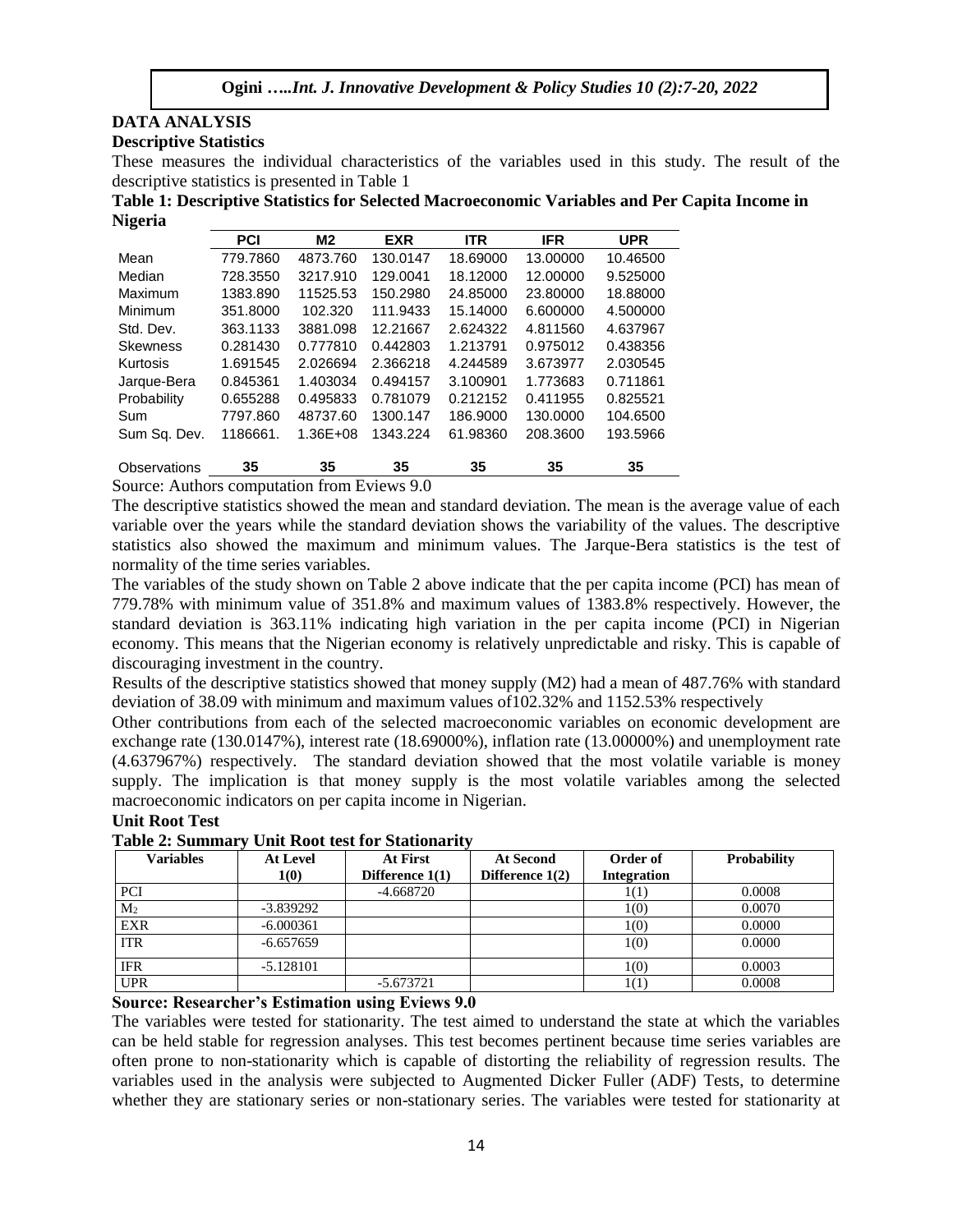"intercept only" and at "intercept and trend". The null hypothesis that is tested in both unit root tests is the presence of unit root.

The result on Table 3 revealed that at level, under the "intercept only", money supply, exchange rate, interest rate, inflation rate were stationary at 5% level [1(0)] while per capita income and unemployment rate were stationarity at first difference [1(1)].

From the analyses of stationarity of the variables, it was seen that the variables have mixed stationarity of level and first differences. The Autoregressive Distributive Lag (ARDL) approach which is capable of handling both stationary at level I(0) and first difference I(1) were used for the data analysis. Thus, the most suitable tool of analyses is the ARDL test that accommodates both the short and long run trends in testing the relationship between the dependent and independent variables.

# **ARDL (Bounds) Test for Cointegration of Selected Macroeconomic Variables and Per Capita Income in Nigeria**

The result of the Bound test examined the presence of cointegration among the selected macroeconomic variables and per capita income in Nigeria. If the F-statistic of bound test is higher than the lower and the upper bound critical value at 5% significance level, the null hypotheses of no long run relationship is rejected, whereas if the F-statistic of bound test is lesser than the lower and the upper bound critical value at 5% significance level, long run relationship is accepted. The cointegration relation between selected macroeconomic variables and per capita income in Nigeria are presented in Table 4

# **Table 3. Result of the ARDL (Bounds) Test for Cointegration for Selected Macroeconomic Variables and Per Capita Income in Nigeria**

ARDL Bounds Test Date: 03/21/22 Time: 16:46 Sample: 1986 2021 Included observations: 35 Null Hypothesis: No long-run relationships exist

| <b>Test Statistic</b>        | Value    | Κ        |  |
|------------------------------|----------|----------|--|
| F-statistic                  | 5.710216 | 5        |  |
| <b>Critical Value Bounds</b> |          |          |  |
|                              |          |          |  |
| Significance                 | 10 Bound | 11 Bound |  |
| 10%                          | 2.26     | 3.35     |  |
| 5%                           | 2.62     | 3.79     |  |
| 2.5%                         | 2.96     | 4.18     |  |
| 1%                           | 3.41     | 4.68     |  |
|                              |          |          |  |

Source: Eviews 9.0

The bound test is shown in Table 4. The result compared the F-statistics with the critical bound values. The F-statistics is 5.710216. The results showed that the F-statistic is greater than the lower bounds at 2.62 and upper bounds at 3.79 of the critical values at 0.05 level of significance. The implication is that there is a cointegration or long run relationship between selected macroeconomic variables and standard of living of an average Nigerian citizen.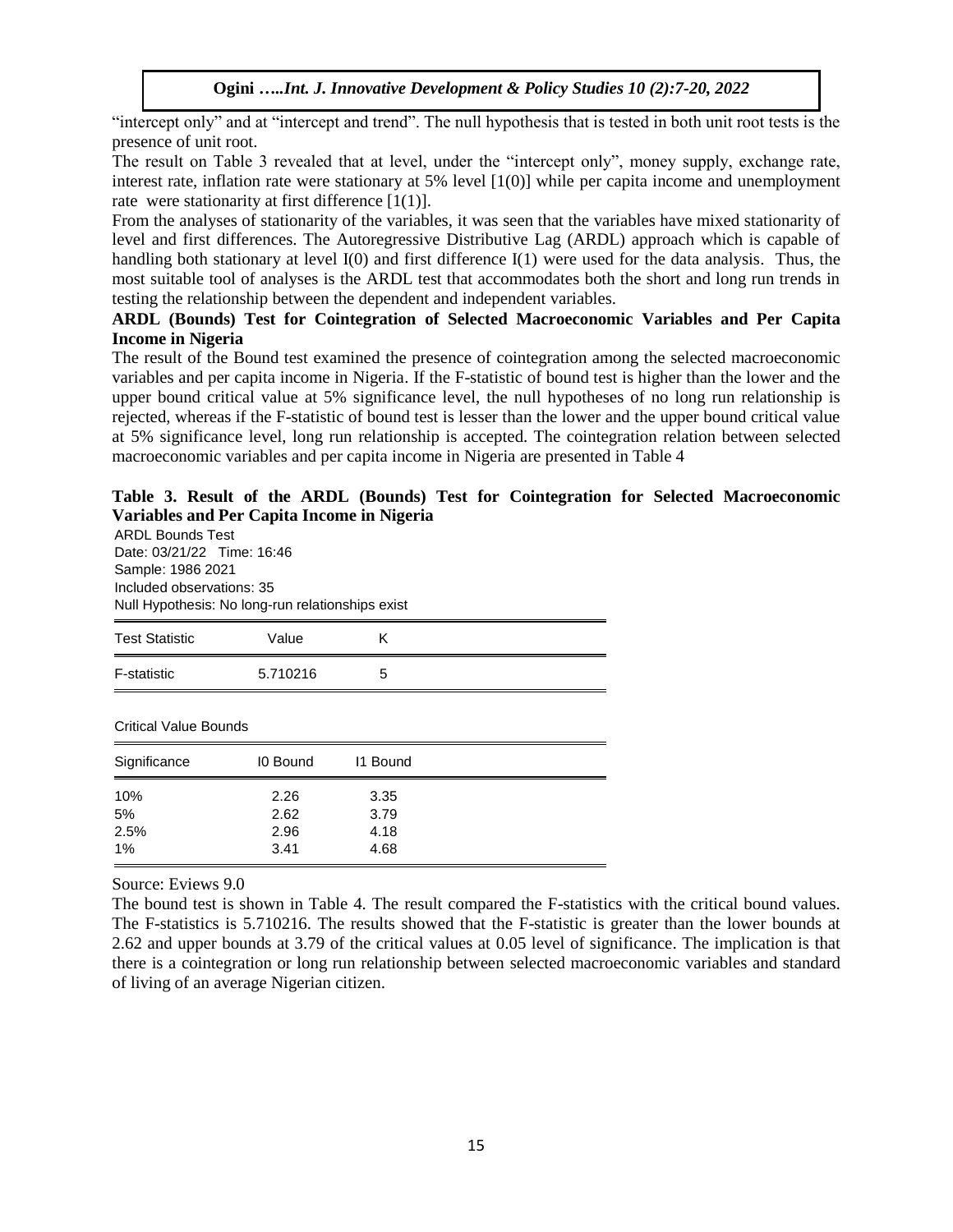# **Nature of ARDL Long Run Relationship and Speed of Correction to Equilibrium Table 4: Model of the Long Run Relationship Between Selected Macroeconomic Variables and Per Capita Income in Nigeria**

ARDL Cointegrating And Long Run Form Dependent Variable: PCI Selected Model: ARDL Date: 03/21/22 Time: 16:55 Sample: 1986 2021 Included observations: 35

| <b>Cointegrating Form</b> |             |            |             |        |  |
|---------------------------|-------------|------------|-------------|--------|--|
| Variable                  | Coefficient | Std. Error | t-Statistic | Prob.  |  |
| $D(PCI(-1))$              | 0.177107    | 0.435459   | 3.606714    | 0.0041 |  |
| $D(PCI(-2))$              | 0.545402    | 2.387049   | 2.409127    | 0.0039 |  |
| $D(PCI(-3))$              | 5.283747    | 0.188074   | 4.508700    | 0.0016 |  |
| D(M2)                     | 3.013290    | 1.083061   | 3.160006    | 0.0020 |  |
| $D(M2(-1))$               | 0.131303    | 0.064104   | 2.048278    | 0.0491 |  |
| $D(M2(-2))$               | $-0.219305$ | 0.107398   | $-2.041975$ | 0.2899 |  |
| D(EXR)                    | 0.000101    | 0.000146   | 0.694087    | 0.6137 |  |
| $D(EXR(-1))$              | $-0.000064$ | 0.000106   | $-0.605938$ | 0.6532 |  |
| $D(EXR(-2))$              | $-0.000273$ | 0.000148   | $-1.851638$ | 0.3152 |  |
| D(ITR)                    | 7.647856    | 8.591087   | 0.890208    | 0.5369 |  |
| $D(ITR(-1))$              | -12.676724  | 14.569159  | $-0.870107$ | 0.5441 |  |
| $D(ITR(-2))$              | 10.626786   | 11.610065  | 0.915308    | 0.5281 |  |
| D(IFR)                    | 3.069620    | 2.668160   | 1.150463    | 0.0555 |  |
| $D(IFR(-1))$              | 2.728040    | 2.972897   | 0.917637    | 0.5273 |  |
| $D(IFR(-2))$              | -4.653684   | 2.236149   | $-2.081115$ | 0.2852 |  |
| D(UPR)                    | 0.060006    | 0.052555   | 1.141780    | 0.4579 |  |
| $D(UPR(-1))$              | 0.017280    | 0.060055   | 0.287727    | 0.8216 |  |
| $D(UPR(-2))$              | $-0.235356$ | 0.046353   | $-5.077464$ | 0.1238 |  |
| CointEq(-1)               | $-6.54466$  | 0.657859   | $-3.652032$ | 0.0020 |  |
| Long Run Coefficients     |             |            |             |        |  |
| Variable                  | Coefficient | Std. Error | t-Statistic | Prob.  |  |
| M <sub>2</sub>            | 0.017371    | 0.045342   | 2.383115    | 0.0271 |  |
| <b>EXR</b>                | 0.500247    | 0.000211   | 3.168422    | 0.0407 |  |
| <b>ITR</b>                | 2.834571    | 11.439203  | 1.821331    | 0.3197 |  |
| <b>IFR</b>                | 3.430511    | 2.264132   | 1.515155    | 0.3714 |  |
| <b>UPR</b>                | 0.229329    | 0.087373   | 2.624721    | 0.2317 |  |
| C                         | 4.042087    | 2.719885   | 3.722562    | 0.0348 |  |

#### Source: Eviews 9.0

Haven found presence of long run relationship between selected macroeconomic variables and per capita income in Nigeria from result of the Bound Test, further analyses presented in Table 5 aimed to explain the nature of the long run relationship. The results showed that the error correction term [CointEq(-1)] is rightly signed. The coefficient of the error term is -6.54466 with probability value of 0.0020. Since the p.value is less than 0.05, it connotes that the error term is statistically significant. This indicates that changes in the trend of standard of living of an average Nigerian citizen will eventually return on a growing normal trend over time. The coefficient indicates that about 6.5% of the deviations on standard of living of an average Nigerian citizen due to instability in selected macroeconomic variables can be corrected within a year. This implies that selected macroeconomic variables model can be used to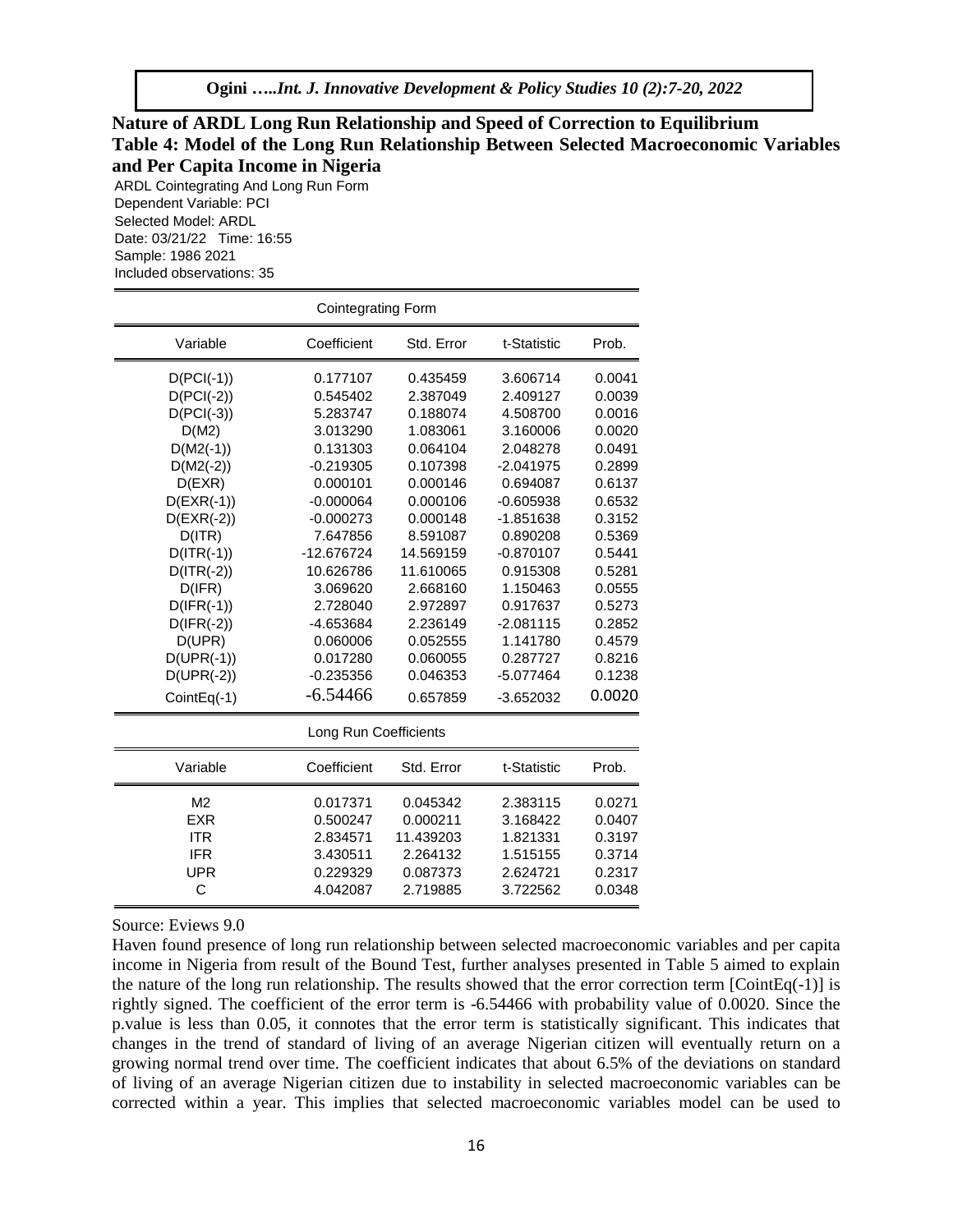stabilize standard of living of an average Nigerian citizen. This suggests that selected macroeconomic variables have a significant policy adjustment effect on standard of living of an average Nigerian citizen within the period under review

### **Short Run Relationship Table 5: Short Run Model of the Relationship Between Selected Macroeconomic Variables and Per Capita Income in Nigeria**

Dependent Variable: D(PCI) Method: Least Squares Date: 03/21/22 Time: 16:46 Sample: 1986 2021 Included observations:35

| Variable                       | Coefficient | Std. Error            | t-Statistic | Prob.    |
|--------------------------------|-------------|-----------------------|-------------|----------|
| $D(PCI(-1))$                   | 3.177107    | 5.435459              | 2.406714    | 0.0041   |
| $D(PCI(-2))$                   | 4.545402    | 1.387049              | 3.409127    | 0.0329   |
| $D(PCI(-3))$                   | 0.283747    | 0.188074              | $-1.508700$ | 0.3726   |
| D(M2)                          | 2.013290    | 0.083061              | 3.260006    | 0.0150   |
| $D(M2(-1))$                    | 1.350607    | 0.068646              | 5.107468    | 0.0031   |
| $D(M2(-2))$                    | 0.219305    | 0.107398              | 2.041975    | 0.0439   |
| D(EXR)                         | 0.360101    | 0.000146              | 0.694087    | 0.6137   |
| $D(EXR(-1))$                   | $-0.073337$ | 0.000179              | $-1.881542$ | 0.3110   |
| $D(EXR(-2))$                   | $-0.000273$ | 0.000148              | -1.851638   | 0.3152   |
| D(ITR)                         | 7.647856    | 8.591087              | 0.890208    | 0.5369   |
| $D(ITR(-1))$                   | $-2.049938$ | 23.94093              | $-0.085625$ | 0.9456   |
| $D(ITR(-2))$                   | 10.62679    | 11.61007              | 0.915308    | 0.5281   |
| D(IFR)                         | 3.069620    | 2.668160              | 1.150463    | 0.4555   |
| $D(IFR(-1))$                   | $-1.925644$ | 2.133477              | $-0.902585$ | 0.5326   |
| $D(IFR(-2))$                   | -4.653684   | 2.236149              | 1.081115    | 0.2852   |
| D(UPR)                         | $-0.360006$ | 0.052555              | 1.141780    | 0.4579   |
| $D(UPR(-1))$                   | $-0.518077$ | 0.046469              | 1.692920    | 0.1337   |
| $D(UPR(-2))$                   | $-0.235356$ | 0.046353              | 0.077464    | 0.1238   |
| С                              | -708.4066   | 464.3839              | -1.525476   | 0.3694   |
| $M2(-1)$                       | 0.030307    | 0.090145              | 0.336203    | 0.7935   |
| $EXR(-1)$                      | 0.000430    | 0.000397              | 1.084095    | 0.4743   |
| $ITR(-1)$                      | 36.34930    | 26.83070              | 1.354766    | 0.4048   |
| $IFR(-1)$                      | 5.985085    | 2.425515              | 1.467553    | 0.2451   |
| $UPR(-1)$                      | $-0.400101$ | 0.032013              | 12.49822    | 0.0508   |
| $PCI(-1)$                      | 1.744663    | 0.657859              | 2.652032    | 0.0296   |
| 0.758201<br>R-squared          |             | Mean dependent var    |             | 71.26269 |
| Adjusted R-squared<br>0.735029 |             | S.D. dependent var    | 311.9952    |          |
| S.E. of regression             | 66.16280    | Akaike info criterion |             | 9.887094 |
| Sum squared resid              | 4377.516    | Schwarz criterion     |             | 11.09680 |
| Log likelihood                 | $-103.5322$ | Hannan-Quinn criter.  |             | 10.23545 |
| <b>F-statistic</b>             | 53.12144    | Durbin-Watson stat    |             | 2.389901 |
| Prob(F-statistic)              | 0.000990    |                       |             |          |

Source: Eviews 9.0

The short run effect of selected macroeconomic variables on per capita income in Nigeria is explained in the result in Table 6. The analyses are interpreted based on the coefficient of the explanatory variables, and the coefficient of determination (R2). The statistical significance are confirmed using the t-statistics for the coefficient of regression, and F-statistics for the coefficient of determination.

**Per Capita Income (PCI):** The results showed that the coefficient of per capita income (PCI) is positive at 3.177107 with t-Statistic of 2.406714 and probability value of 0.0041 which suggest that per capital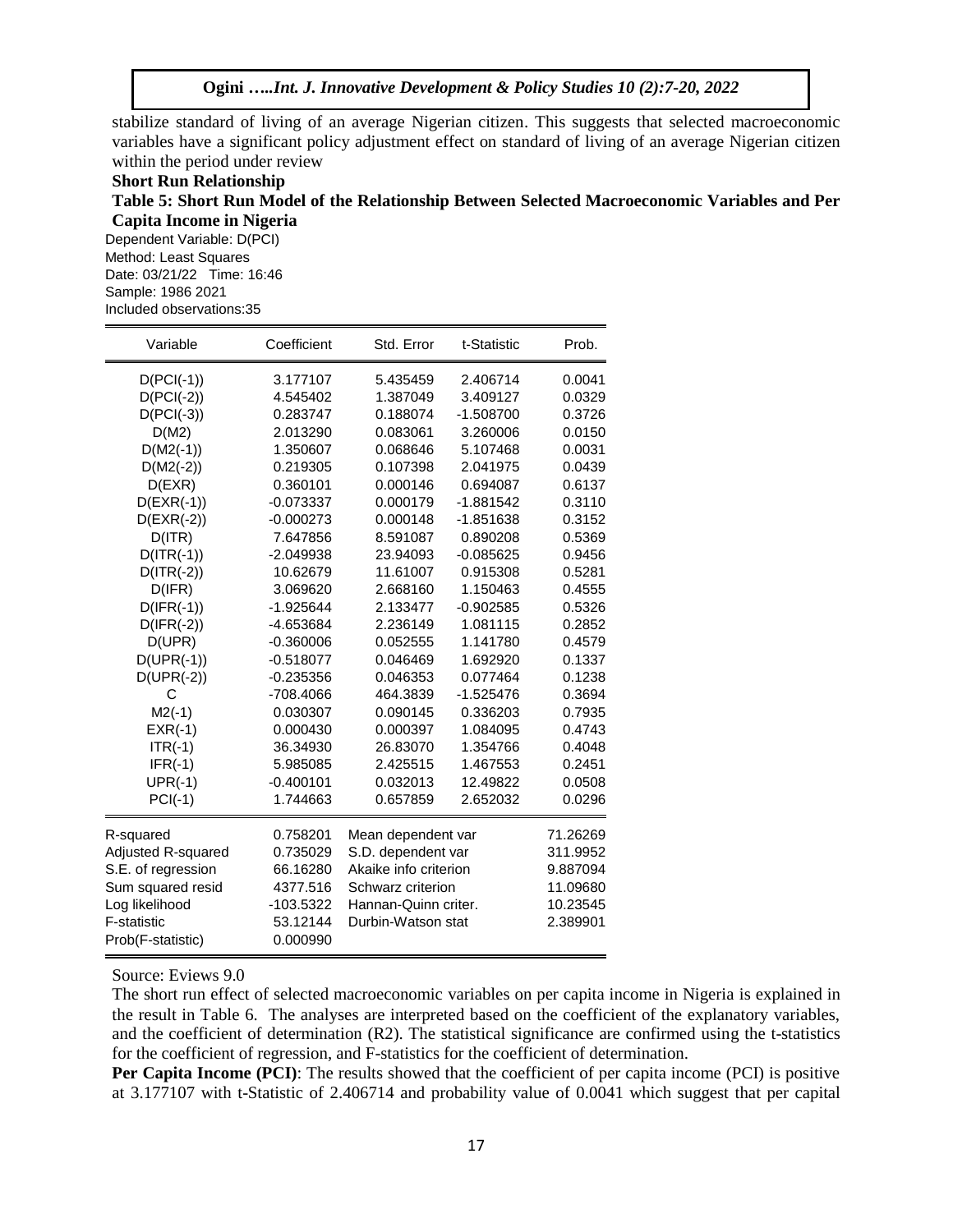income has positive and significant effect on the model at 0.05 levels of significance. This implies that per capita income (PCI) is an endogenous variable in the explanation of the effect of selected macroeconomic variables model on standard of living of an average Nigerian citizen in the short run

**Money Supply (M2):** The coefficient of money supply (M2) in the first year is positive at 2.013290 and after one year is1.350607 with t-Statistic of 3.260006 and 5.107468 with probability value of 0.0150 and 0.0031 which means that money supply (M2) has positive and significant effect on standard of living of an average Nigerian citizen in the short run

**Exchange Rate (EXR):** The coefficient of exchange rate (EXR) in the first year is positive at 0.360101 and after one year is negative at -0.073337 with t-Statistic of 0.694087 and -1.881542 with probability value of 0.6137 and 0.3110 which means that exchange rate has no significant effect on standard of living an average Nigerian citizen in the short run

**Interest Rate (ITR):** The coefficient of interest rate (ITR) in the first year is positive at 7.647856 and after one year is negative at -2.049938 with t-Statistic of 0.890208 and -0.085625 and probability value of 0.5369 and 0.9456 showing that interest rate has no significant effect on standard of living an average Nigerian citizen in the short run

**Inflation Rate (IFR):** The coefficient of inflation rate (IFR) at first year is positive at 3.069620 and after one year is negative at -1.925644 with t-Statistic of 1.150463 and -0.902585 and probability value of 0.4555 and 0.5326 which means that of inflation rate has negative effect on standard of living an average Nigerian citizen in the short run

**Unemployment Rate (UPR):** the coefficient of unemployment rate (UPR) at first year is negative at -0.360006 and after one year is negative at -0.518077 with t-Statistic of 1.141780 and -4.692920 and probability value of 0.4579 and 0.1337 which means that of unemployment rate has negative effect on standard of living an average Nigeria citizen in the short run

# **CONCLUSION**

The study revealed that selected macroeconomic variables have (65% long run and 73% short run) significant policy effects on standard of living of average Nigerian citizen. The study therefore concludes that selected macroeconomic variables have been effective short run and long run policy instruments that largely influenced per capita income in Nigeria

# **RECOMMENDATIONS**

The recommendations of the study are as follows:

- 1. Since selected macroeconomic variables have (65% long run and 73% short run) significant policy effects on standard of living of average Nigerian citizen. The study recommended that the Central Bank of Nigeria should employ an expansionary monetary policy that can increase the money supply to the real sectors and boost economic development in Nigerian
- 2. The regulatory authorities in Nigeria should employ different set of measures to safeguard the value of the domestic currency in order to reduce the level of exchange rate fluctuation and improve economic development in Nigeria
- 3. The monetary authorities in Nigeria should reduce interest rate to attract low interest rates that can encourage credit and boost productivity across the sectors which will improve economic development in Nigeria.
- 4. A major policy implication of this result is that concerted effort should be made by policy makers to increase the level of output in Nigeria by improving productivity/supply in order to reduce the prices of goods and services (inflation) so as to enhance economic development in Nigeria.
- 5. The main policy implication of this study is that government should embark on labour intensive technique of production as against capital intensive and also close the border to some extent which is the likely measure to reduce unemployment and improve economic development in Nigeria.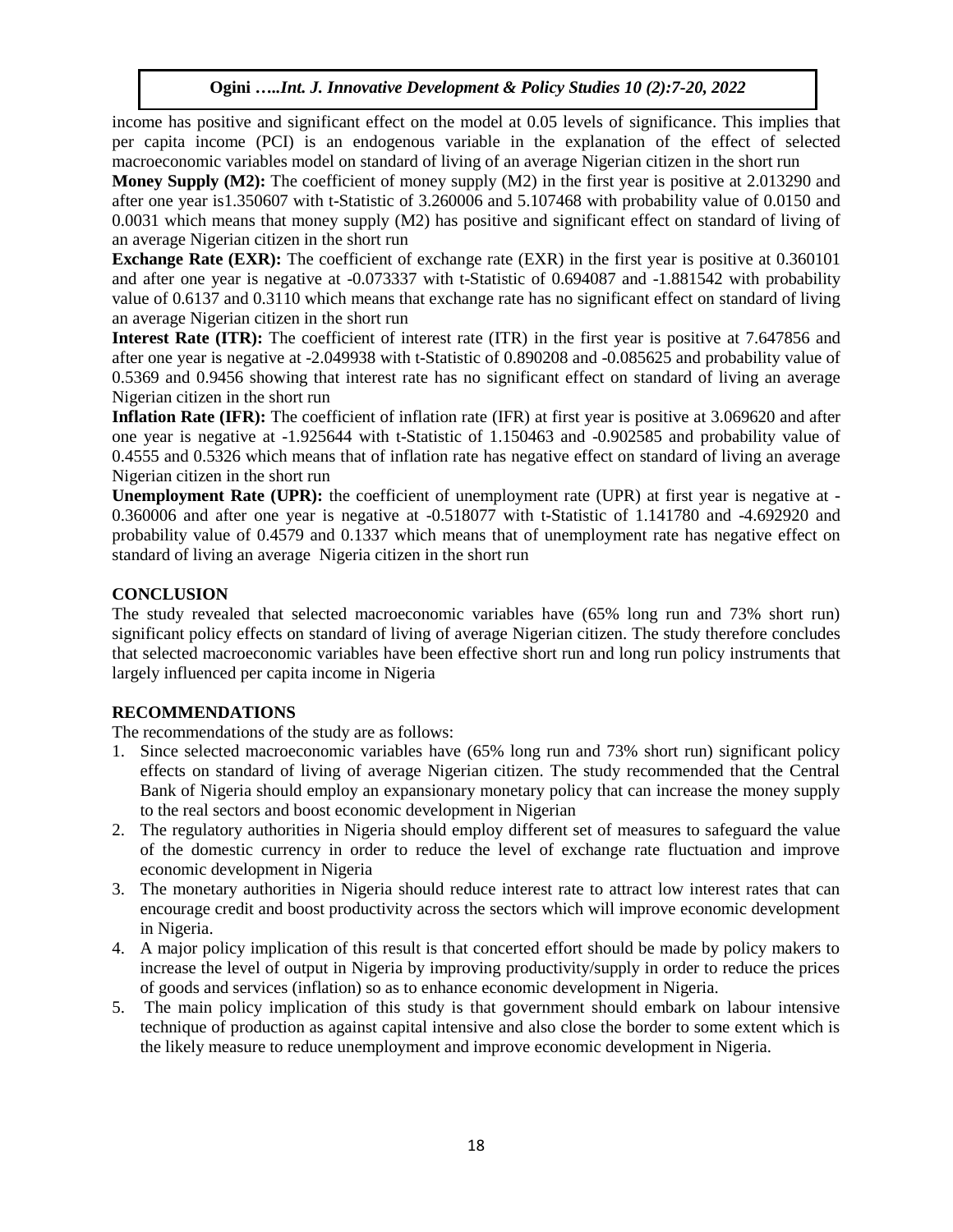#### **REFERENCES**

- Abate E. & Nandeeswara, R. P. (2015). A co-integration analysis of money supply and price in Ethiopia: *International Journal of Recent Scientific Research,* 6 (5) 19-27
- Abdul A. F. S. & Marwan M. A. O. (2013). The effect of interest rate, inflation rate, GDP, on real economic growth rate in Jordan: *Asian Economic and Financial Review, 3(3) 14-37*
- Abdul, H (2016). Effect of macroeconomic variables on economic development in Nigeria: *International Journal of Economic Research & Management Sciences 7(5)13-25*
- Adegbemi, B. O. (2018). Macroeconomic dynamics and the manufacturing output in Nigeria: *Mediterranean Journal of Social Sciences 9(2) 13-25*
- Anthony I. I., Uzomba P. C. & Olatunji L. M. (2013). An analysis of interest and exchange rates effect on the Nigerian economy: 1975 – 2008: *Asian Economic and Financial Review 2(6):648-657*
- Antwi, S., Mills, E.F & Zhao, X. (2013). Impact of macroeconomic factors on economic growth in Ghana: A Cointegration Analysis: *International Journal of Academic Research in Accounting, Finance and Management Sciences*, 3 (1): 35–45
- Aroriode, O. R & Ogunbadejo, H. K., (2014). Impact of macroeconomic policy on agricultural growth in Nigeria: *IOSR Journal of Agriculture and Veterinary Science 3 (7),11-46*
- Barro, R. J. (1990). Government spending in a simple model of endogenous growth, *The Journal of Political Economy*, 98(5) 28-37
- Bozkurt C. (2014). Money, inflation and growth relationship: The Turkish Case: *International Journal of Economics and Financial Issues,7* (4),22-58
- Ebikila, S., Agada, F. A. Lucky, T. & Matthew, B. (2018). Impact of money supply on some macroeconomic variables on the Nigerian economy: *International Journal of Scientific and Research Publications, 8 (8) 18-32*
- Gatawa, N.M., Akinola, A. & Muftau, O. O.(2017). Impact of Money Supply and Inflation on Economic Growth in Nigeria (1973-2013): *IOSR Journal of Economics and Finance (IOSR-JEF) 8(4)22- 55*
- Holden, S. & Sparman, V. (2013). *Do* government purchases affect unemployment?. http://folk.uio.no/sholden/wp/fiscal-u.pdf. (Accessed August 28, 2013).
- Ifionu, E. & Akinpelumi, O. F. (2015). Macroeconomic variables and money supply: Evidence from Nigeria. *An International Multidisciplinary Journal*, 9(4), 288-307
- Keynes, J.M (1923), *A Tract on Monetary Reform*, London, Macmillan
- Khaysy, S. & Gang, S. (2017). The impact of monetary policy on economic development: Evidence from Lao PDR: *Global Journal of Human-Social Science: E Economics* 17 (2) 10-21
- Kolawole, B.O. (2013). Growth-effects of macroeconomic stability factors: Empirical evidence from Nigeria. *Developing Country Studies,* 3 (14): 47-54
- Madito, O. & Khumalo, J. (2014). Economic growth unemployment nexus in South Africa: VECM Approach. *Mediterranean Journal of Social Sciences*. 5(20), pp. 79-84.
- Mbutor O. M. (2014). Inflation in Nigeria: how much is the function of money?: *The Journal of International Business and Law*, 4(1), 57-67
- Mohamed, A.L (2016). Impact of money supply on Sri Lankan economy: An econometric analysis: *International Letters of Social and Humanistic Sciences Submitted: 67(5) pp 11-17*
- Muftaudeen O. O., & Hussainatu A. (2014). Macroeconomic policy and agricultural output in Nigeria: *Implications for Food Security: American Journal of Economics 3(4),17-39*
- Nwoko, N. M., Ihemeje, J. C. & Anumadu, E. (2016). The impact of monetary policy on the economic growth of Nigeria: *An International Multi-disciplinary Journal, Ethiopia 3(10)13-47*
- Ojede A., Amin M., & Daigyo S. (2013). Macroeconomic policy reforms and productivity growth in African agriculture: *Journal of Contemporary Policy (31),4,7*
- Olawale B. A. (2015). Impact of macroeconomic variables on Nigerian unemployment using the vector autoregressive approach: *International Journal of Research in Humanities and Social Studies 3(2),12-26*